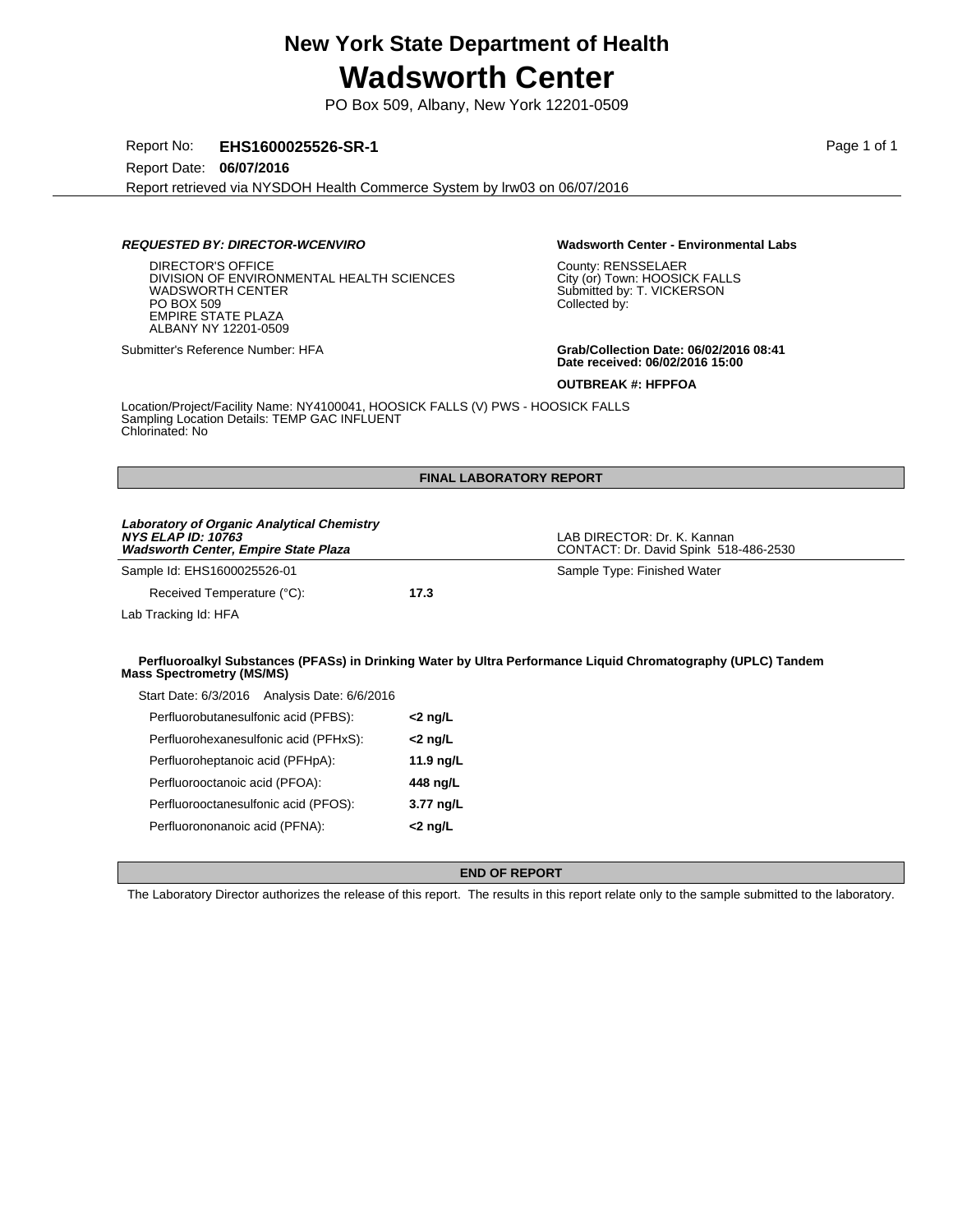PO Box 509, Albany, New York 12201-0509

Report No: **EHS1600025527-SR-1 Page 1 of 1** 

Report Date: **06/07/2016**

Report retrieved via NYSDOH Health Commerce System by lrw03 on 06/07/2016

## **REQUESTED BY: DIRECTOR-WCENVIRO Wadsworth Center - Environmental Labs**

DIRECTOR'S OFFICE DIVISION OF ENVIRONMENTAL HEALTH SCIENCES WADSWORTH CENTER PO BOX 509 EMPIRE STATE PLAZA ALBANY NY 12201-0509

Perfluorononanoic acid (PFNA): **<2 ng/L**

County: RENSSELAER City (or) Town: HOOSICK FALLS Submitted by: T. VICKERSON Collected by:

Submitter's Reference Number: HFB **Grab/Collection Date: 06/02/2016 08:42 Date received: 06/02/2016 15:00**

**OUTBREAK #: HFPFOA**

Location/Project/Facility Name: NY4100041, HOOSICK FALLS (V) PWS - HOOSICK FALLS Sampling Location Details: TEMP GAC MIDWAY Chlorinated: No

| <b>FINAL LABORATORY REPORT</b>                                                                                                |            |                                                                                                              |  |  |
|-------------------------------------------------------------------------------------------------------------------------------|------------|--------------------------------------------------------------------------------------------------------------|--|--|
| <b>Laboratory of Organic Analytical Chemistry</b><br><b>NYS ELAP ID: 10763</b><br><b>Wadsworth Center, Empire State Plaza</b> |            | LAB DIRECTOR: Dr. K. Kannan<br>CONTACT: Dr. David Spink 518-486-2530                                         |  |  |
| Sample Id: EHS1600025527-01                                                                                                   |            | Sample Type: Finished Water                                                                                  |  |  |
| Received Temperature (°C):                                                                                                    | 17.7       |                                                                                                              |  |  |
| Lab Tracking Id: HFB                                                                                                          |            |                                                                                                              |  |  |
| <b>Mass Spectrometry (MS/MS)</b>                                                                                              |            | Perfluoroalkyl Substances (PFASs) in Drinking Water by Ultra Performance Liquid Chromatography (UPLC) Tandem |  |  |
| Start Date: 6/3/2016 Analysis Date: 6/6/2016                                                                                  |            |                                                                                                              |  |  |
| Perfluorobutanesulfonic acid (PFBS):                                                                                          | $<$ 2 ng/L |                                                                                                              |  |  |
| Perfluorohexanesulfonic acid (PFHxS):                                                                                         | $<$ 2 ng/L |                                                                                                              |  |  |
| Perfluoroheptanoic acid (PFHpA):                                                                                              | $<$ 2 ng/L |                                                                                                              |  |  |
| Perfluorooctanoic acid (PFOA):                                                                                                | $<$ 2 ng/L |                                                                                                              |  |  |
| Perfluorooctanesulfonic acid (PFOS):                                                                                          | $<$ 2 ng/L |                                                                                                              |  |  |

### **END OF REPORT**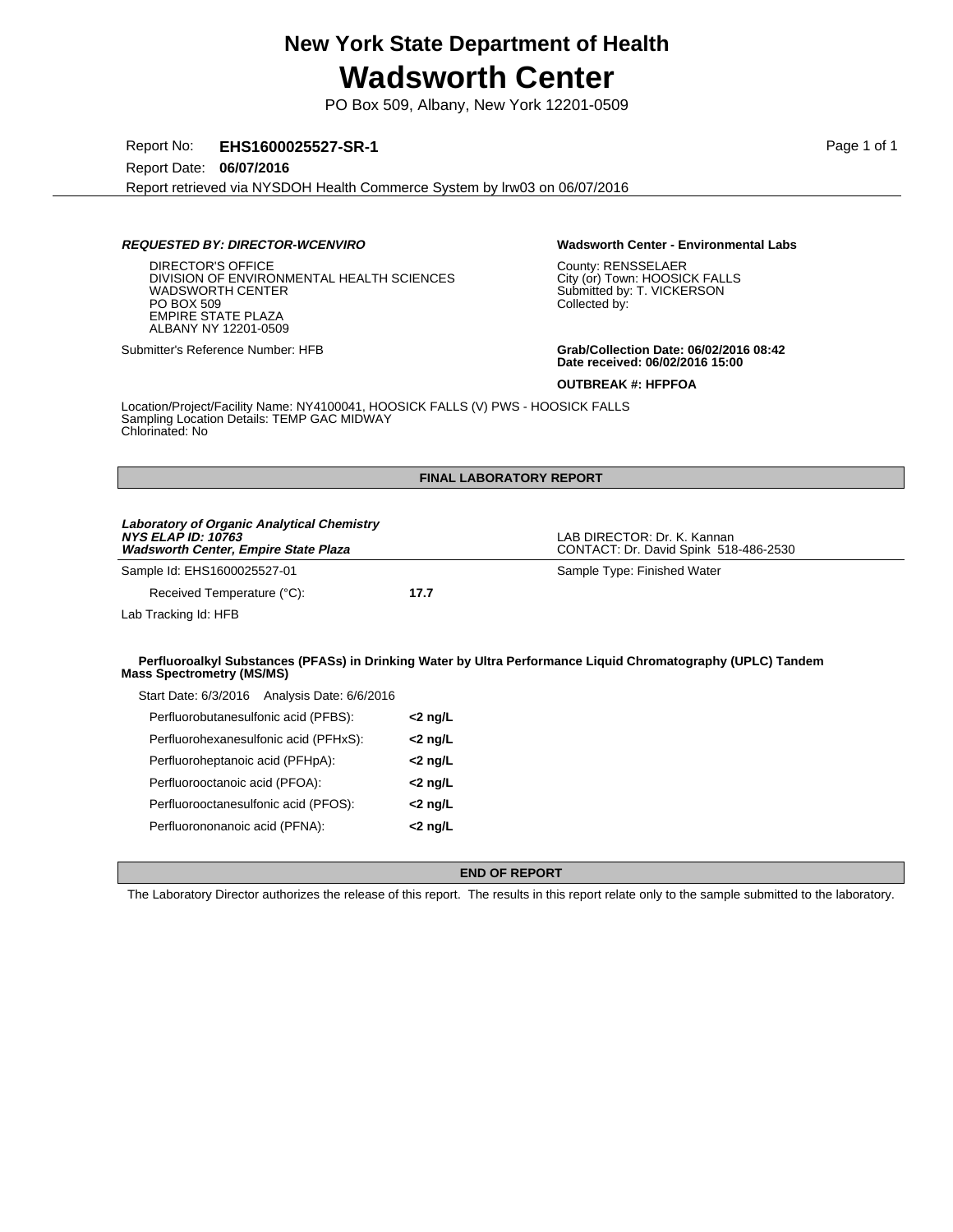PO Box 509, Albany, New York 12201-0509

Report No: **EHS1600025528-SR-1 Page 1 of 1** 

Report Date: **06/07/2016**

Report retrieved via NYSDOH Health Commerce System by lrw03 on 06/07/2016

## **REQUESTED BY: DIRECTOR-WCENVIRO Wadsworth Center - Environmental Labs**

DIRECTOR'S OFFICE DIVISION OF ENVIRONMENTAL HEALTH SCIENCES WADSWORTH CENTER PO BOX 509 EMPIRE STATE PLAZA ALBANY NY 12201-0509

Perfluorononanoic acid (PFNA): **<2 ng/L**

County: RENSSELAER City (or) Town: HOOSICK FALLS Submitted by: T. VICKERSON Collected by:

Submitter's Reference Number: HFC **Grab/Collection Date: 06/02/2016 08:45 Date received: 06/02/2016 15:00**

**OUTBREAK #: HFPFOA**

Location/Project/Facility Name: NY4100041, HOOSICK FALLS (V) PWS - HOOSICK FALLS Sampling Location Details: TEMP GAC EFFLUENT Chlorinated: No

| <b>FINAL LABORATORY REPORT</b>                                                                                         |            |                                                                                                              |  |  |
|------------------------------------------------------------------------------------------------------------------------|------------|--------------------------------------------------------------------------------------------------------------|--|--|
| Laboratory of Organic Analytical Chemistry<br><b>NYS ELAP ID: 10763</b><br><b>Wadsworth Center, Empire State Plaza</b> |            | LAB DIRECTOR: Dr. K. Kannan<br>CONTACT: Dr. David Spink 518-486-2530                                         |  |  |
| Sample Id: EHS1600025528-01                                                                                            |            | Sample Type: Finished Water                                                                                  |  |  |
| Received Temperature (°C):                                                                                             | 17.4       |                                                                                                              |  |  |
| Lab Tracking Id: HFC                                                                                                   |            |                                                                                                              |  |  |
| <b>Mass Spectrometry (MS/MS)</b>                                                                                       |            | Perfluoroalkyl Substances (PFASs) in Drinking Water by Ultra Performance Liquid Chromatography (UPLC) Tandem |  |  |
| Start Date: 6/3/2016 Analysis Date: 6/6/2016                                                                           |            |                                                                                                              |  |  |
| Perfluorobutanesulfonic acid (PFBS):                                                                                   | $<$ 2 ng/L |                                                                                                              |  |  |
| Perfluorohexanesulfonic acid (PFHxS):                                                                                  | $<$ 2 ng/L |                                                                                                              |  |  |
| Perfluoroheptanoic acid (PFHpA):                                                                                       | <2 ng/L    |                                                                                                              |  |  |
| Perfluorooctanoic acid (PFOA):                                                                                         | $<$ 2 ng/L |                                                                                                              |  |  |
| Perfluorooctanesulfonic acid (PFOS):                                                                                   | $<$ 2 ng/L |                                                                                                              |  |  |

### **END OF REPORT**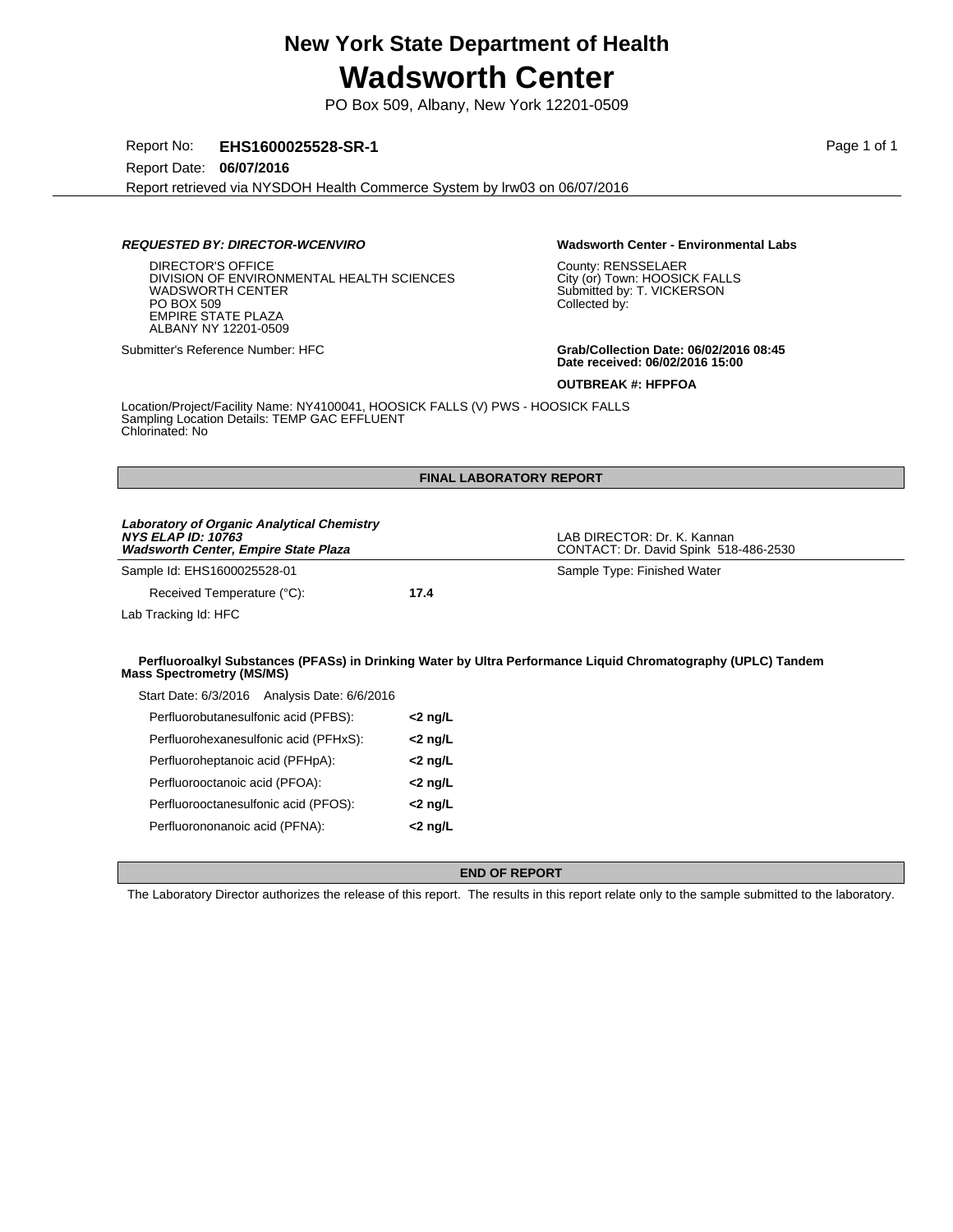PO Box 509, Albany, New York 12201-0509

Report No: **EHS1600025529-SR-1** Page 1 of 1

Report Date: **06/07/2016**

Report retrieved via NYSDOH Health Commerce System by lrw03 on 06/07/2016

## **REQUESTED BY: DIRECTOR-WCENVIRO Wadsworth Center - Environmental Labs**

DIRECTOR'S OFFICE DIVISION OF ENVIRONMENTAL HEALTH SCIENCES WADSWORTH CENTER PO BOX 509 EMPIRE STATE PLAZA ALBANY NY 12201-0509

Perfluorononanoic acid (PFNA): **<2 ng/L**

County: RENSSELAER City (or) Town: HOOSICK FALLS Submitted by: T. VICKERSON Collected by:

Submitter's Reference Number: HFD **Grab/Collection Date: 06/02/2016 09:30 Date received: 06/02/2016 15:00**

**OUTBREAK #: HFPFOA**

Location/Project/Facility Name: NY4100041, HOOSICK FALLS (V) PWS - HOOSICK FALLS Sampling Location Details: DPW GARAGE RESTROOM CWT Chlorinated: Yes

| <b>FINAL LABORATORY REPORT</b>                                                                                                |            |                                                                                                              |  |  |
|-------------------------------------------------------------------------------------------------------------------------------|------------|--------------------------------------------------------------------------------------------------------------|--|--|
| <b>Laboratory of Organic Analytical Chemistry</b><br><b>NYS ELAP ID: 10763</b><br><b>Wadsworth Center, Empire State Plaza</b> |            | LAB DIRECTOR: Dr. K. Kannan<br>CONTACT: Dr. David Spink 518-486-2530                                         |  |  |
| Sample Id: EHS1600025529-01                                                                                                   |            | Sample Type: Finished Water                                                                                  |  |  |
| Received Temperature (°C):                                                                                                    | 17.3       |                                                                                                              |  |  |
| Lab Tracking Id: HFD                                                                                                          |            |                                                                                                              |  |  |
| <b>Mass Spectrometry (MS/MS)</b>                                                                                              |            | Perfluoroalkyl Substances (PFASs) in Drinking Water by Ultra Performance Liquid Chromatography (UPLC) Tandem |  |  |
| Start Date: 6/3/2016 Analysis Date: 6/6/2016                                                                                  |            |                                                                                                              |  |  |
| Perfluorobutanesulfonic acid (PFBS):                                                                                          | $<$ 2 ng/L |                                                                                                              |  |  |
| Perfluorohexanesulfonic acid (PFHxS):                                                                                         | $<$ 2 ng/L |                                                                                                              |  |  |
| Perfluoroheptanoic acid (PFHpA):                                                                                              | $<$ 2 ng/L |                                                                                                              |  |  |
| Perfluorooctanoic acid (PFOA):                                                                                                | $<$ 2 ng/L |                                                                                                              |  |  |
| Perfluorooctanesulfonic acid (PFOS):                                                                                          | $<$ 2 ng/L |                                                                                                              |  |  |

### **END OF REPORT**